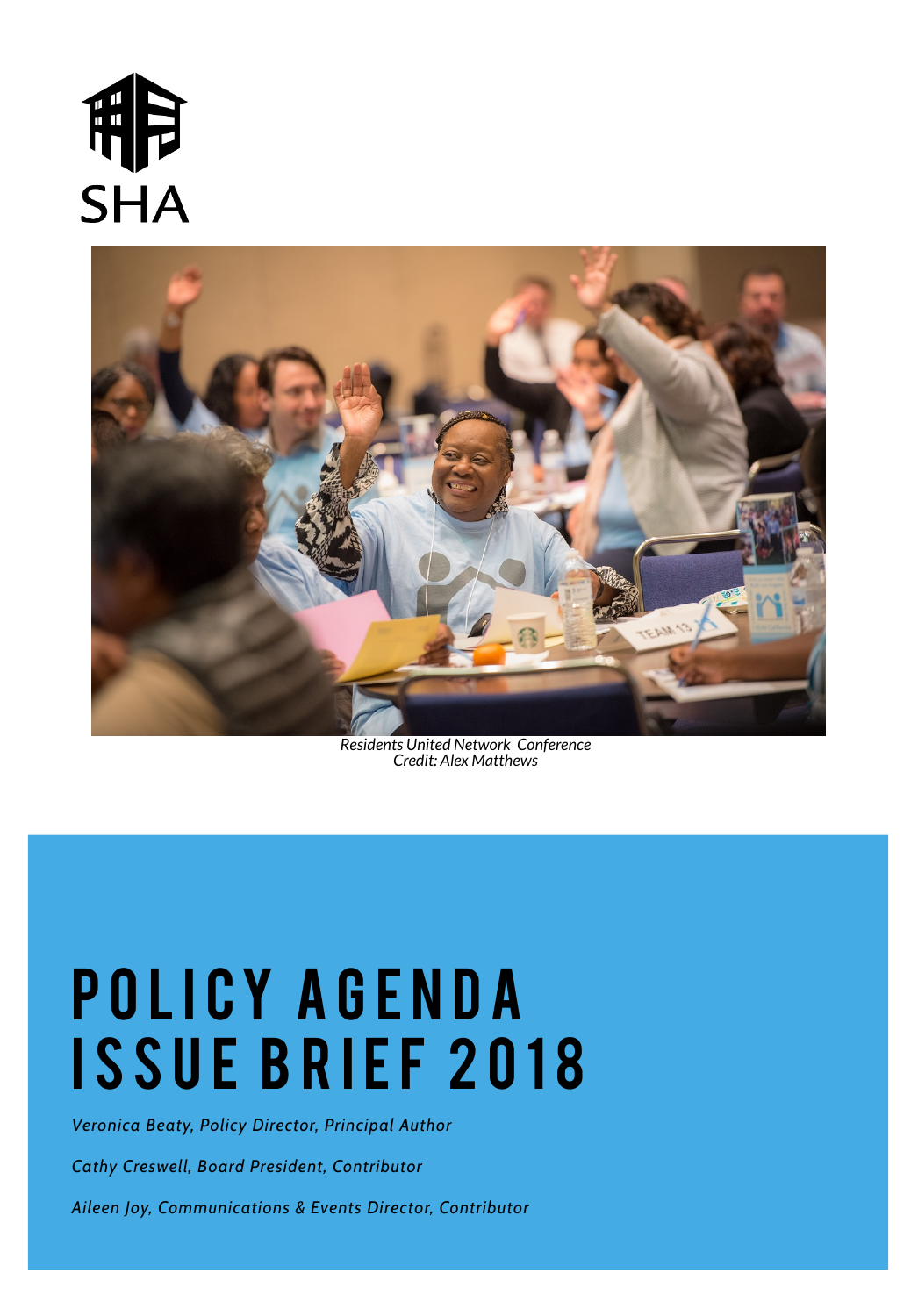Ensure Passage of the Veterans & Affordable Housing Act 01

Ensure Passage of the Sacramento Community Stabilization & Fair Rent Charter Amendment

02

Advocating for Home as the Solution to Homelessness

03

A Competitive Sacramento:

04

Bringing Home Our Region's Share of State Housing & Community Development Funding

Advocate for Adoption & Implementation of Strong Local Affordable Housing Policies & Programs

<u>| | h</u>

## **INDEX**

*Affordable homes are the foundation for a healthy, equitable, and sustainable community. In the Sacramento region, average incomes simply cannot support average rents; this destabilizes families, communities, and the regional economy by creating problems ranging from workforce retention to growing homelessness. When the community produces an adequate supply of safe, accessible and affordable homes, residents experience improved physical and mental health; families are strengthened and have increased economic opportunities; and people can live in integrated neighborhoods near jobs and services.*

*In 2018, SHA has prioritized five ways to work towards a Sacramento Region where everyone has a safe, stable, accessible, and affordable home in a healthy and inclusive neighborhood. Each policy priority has a staff member lead, who will serve as the main point of contact, and board champions who have volunteered to lend their expertise to the issue.*

> *Staff contact: Veronica Beaty veronica@sachousingalliance.org;*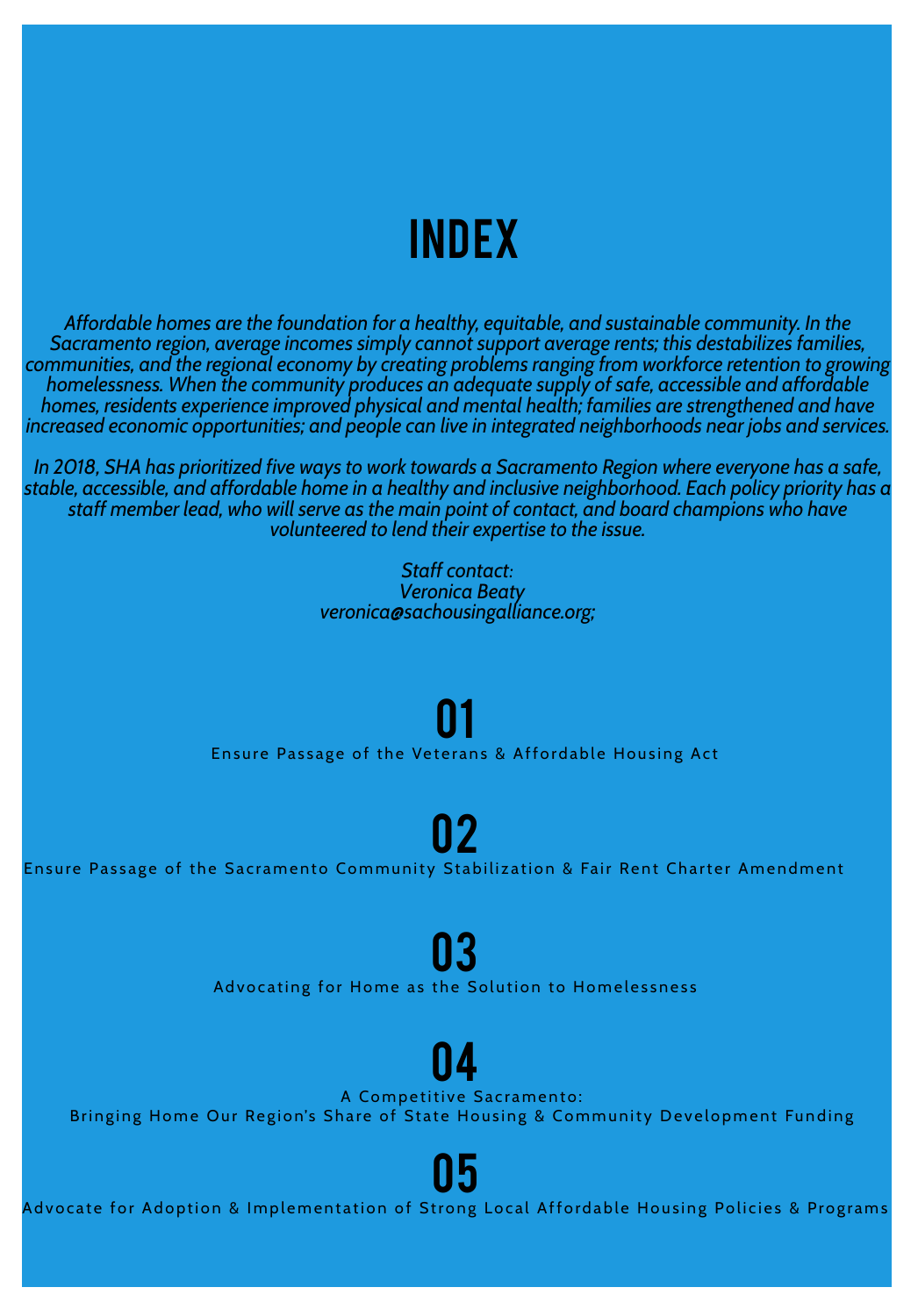## ENSURE PASSAGE OF THE **1990** VETERANS & AFFORDABLE Housing Act



#### **The Problem:**

Funding for affordable housing has been slashed at the same time housing needs have grown, resulting in a dearth of housing to meet the needs of Sacramento residents. Since 2008, more than two thirds of the funding we once had to produce and preserve affordable homes in Sacramento County has been lost, more than \$44 million annually. Much of the funding lost was from state sources, including the expiration of funding from Propositions 46 and 1C, as well as from the dissolution of redevelopment agencies. Our region was not able to keep building safe, accessible, affordable homes at the pace needed to address our growing housing crisis. As a result, within Sacramento County an additional 58,552 more affordable rental homes are required to meet the needs of the lowest income renters, who are disproportionately people of color.

#### **The Solution:**

In collaboration with housing advocates statewide, SHA was the Sacramento region's lead advocate for our state leaders to pass SB 3 in September 2017, placing the \$4 billion Veterans and Affordable Housing Act on this year's November ballot. The Veterans and Affordable Housing Act dedicates funding to help military veterans have homes, provide stable housing for struggling families, and build affordable homes for our most vulnerable residents. This \$4 billion bond is an opportunity to get funding to the local level – to Sacramento, where we know affordable homes need to be built now.

In 2018, SHA will continue to lead advocacy in the Sacramento region, reaching out to educate our community and our elected leaders on why we need this bond to build homes. Together with advocates across California, we secured SB 3 to make affordable housing a priority in our state. Now we will work to educate voters about how passing the Veterans and Affordable Housing Act will provide the funding needed to build and preserve affordable homes so critically needed in our communities.

#### **Board Champions:**

*Tyrone Buckley, Housing California Nur Kasaur, Housing California Alicia Sebastian, California Coalition for Rural Housing*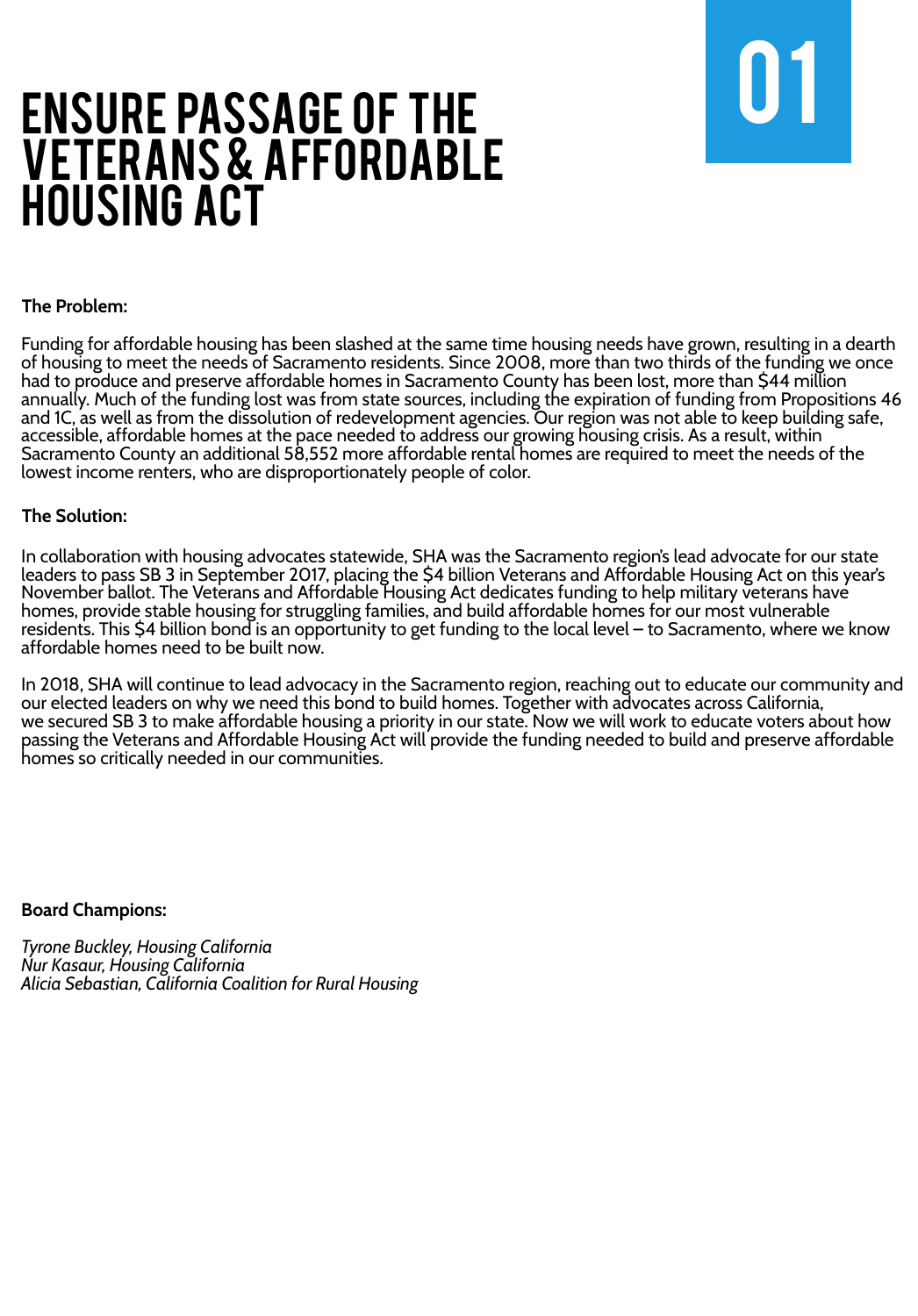## ENSURE PASSAGE OF THE SACRAMENTO COMMUNITY STABILIZATION & FAIR RENT CHARTER AMENDMENT



**The Problem:**

SHA is working with the Housing 4 Sacramento coalition to create and protect economically fair, and universally accessible housing options for all of Sacramento's renters, free from discrimination, harassment and uncertainty. Together, we will build a powerful community coalition to raise awareness of renters rights; leverage the power of many to advocate for better, more stable housing opportunities; and transform the rental experience into a fair and equitable process that reflects the values of our community and empowers all families to secure a safe, dignified and stable home.

In 2018, Housing 4 Sacramento is focused on passing the Sacramento Renter Protection and Community Stabilization Charter Amendment, which would prohibit landlords in the City of Sacramento from evicting a tenant without just cause and limit the amount landlords in the City of Sacramento can increase rents, while ensuring a fair rate of return for landlords. The Sacramento Renter Protection and Community Stabilization Charter Amendment can provide relief to Sacramento's cost-burdened renters by protecting renters from dramatic rent increases and working to keep tenants in their homes. These and other tenant protections are one part of a comprehensive strategy for maintaining and expanding affordable housing options that includes new affordable housing construction.

Sacramento has faced the fastest growing rents in the country, with average asking rents rising 9 percent in 2017. Renters represent a majority of the residents in Sacramento but are burdened by rising rents and low wages. Sacramento's recent sharp increases in rents were named as one of the key factors driving the 30 percent increase in individuals experiencing homelessness in the Sacramento County Point in Time Count, and according to The Eviction Lab at Princeton University, every day 15 households in Sacramento County are evicted.

Excessive rent increases result in increasing numbers of our neighbors experiencing homelessness, families living in cars, and the displacement of people on limited budgets. Without protection from extreme rent increases or no-fault evictions, displaced Sacramento tenants are forced to relocate but because of the housing shortage, are unable to find safe, healthy housing at affordable rent levels. Residents who attempt to keep pace with the exorbitant increase in rents are left cost-burdened – more than half of Sacramento's renters pay too much for their rent, leaving households less money for the other necessities of life, including food, transit, and healthcare.

#### **The Solution:**

#### **Board Champions:**

*Nur Kausar, Housing California Tamie Dramer, Organize Sacramento*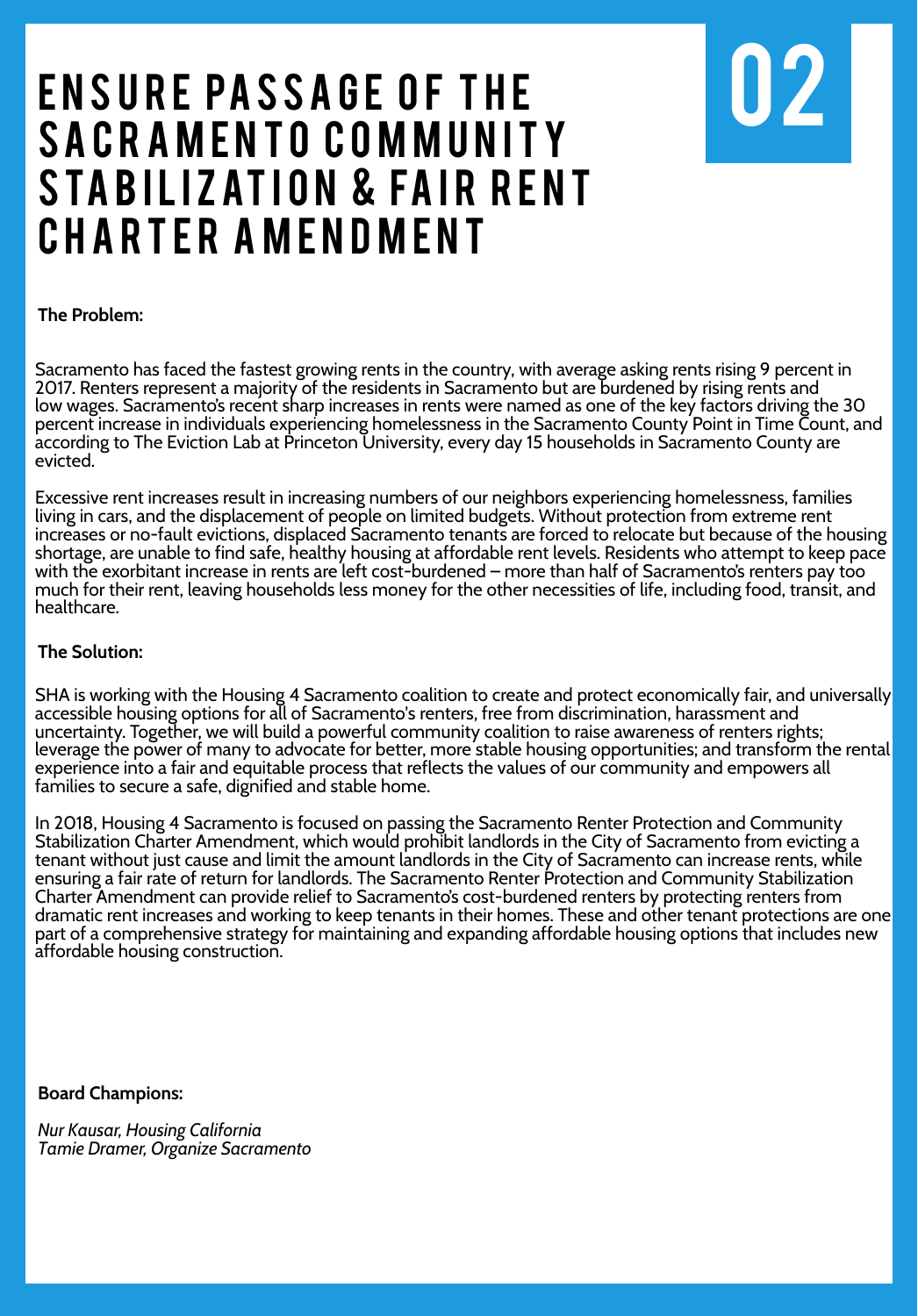

#### **The Solution:**

#### **The Problem:**

According to the 2017 Point-in-Time Count, Sacramento saw a 30% growth in nightly homelessness since 2015 and an 85% increase in the number of people experiencing homelessness who are sleeping outdoors. The housing crisis and increased rents were cited as one of the key factors driving the increase in homelessness. For every \$100 median rent increase there is a corresponding 15% increase in metropolitan homelessness homelessness (California Department of Housing and Community Development, 2017).

While affordable homes are the solution to homelessness *and* our best method of preventing it, our local conversation on homelessness and the policies recommended widely to mitigate our growing number of neighbors affected by homelessness too often bypass this key message.

## Advocating for Home as the SOLUTION TO HOMELESSNESS

Research and experience overwhelmingly support three solutions to homelessness: rent subsidies, permanent supportive housing, and placing people in housing as quickly as possible. Each of these investments in permanent homes are effective and cost-efficient methods to reduce homelessness; as such, SHA recommends local jurisdictions mandate 10 per cent of all publicly subsidized homes be dedicated for people experiencing homelessness. SHA will continue to work to promote evidence-based solutions of the homelessness crisis and investment in the creation and preservation of the affordable homes we need to end homelessness. Through SHA publications and events, SHA will focus on this central value: the most effective solution and prevention to homelessness is a home.

#### **Board Champions:**

*John Foley, Sacramento Self-Help Housing Karen C. Naungayan, At-large*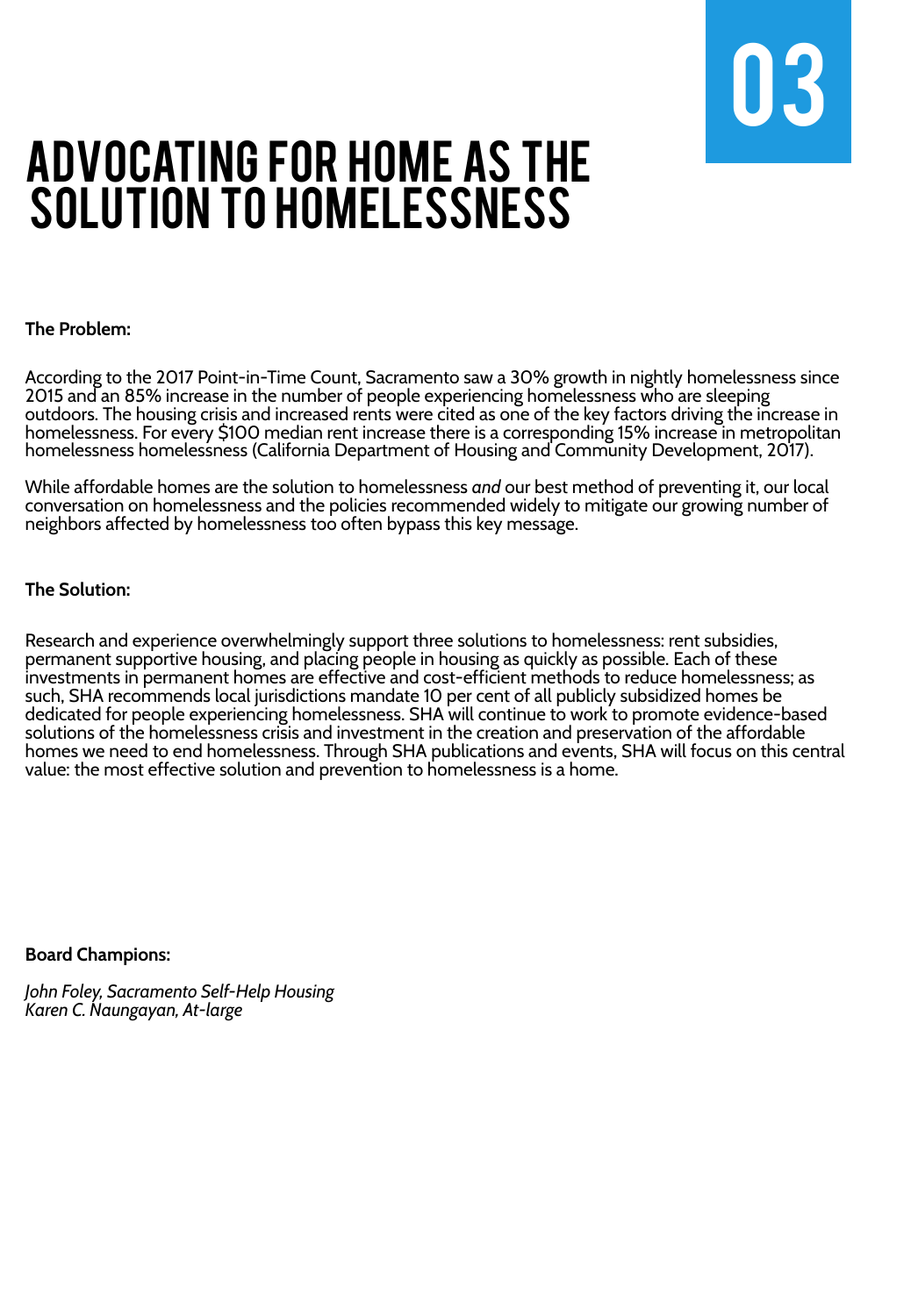

### A COMPETITIVE SACRAMENTO: Bringing Home our Region**'**s SHARE OF STATE HOUSING & COMMUNITY DEVELOPMENT Funding Programs

**The Problem:**

#### **The Solution:**

#### **Board Champions:**

*Cathy Creswell, At-large Jenn Fleming, Mercy Housing Alicia Sebastian, California Coalition for Rural Housing*

- No Place Like Home;
- Affordable Housing and Sustainable Communities ;
- Low Income Housing Tax Credit; *and*
- Department of Housing and Community Development's Multi Family Lending Guidelines.

SHA will review, comment on, and advocate that State program guidelines do not disadvantage our region. Examples of State programs to target include:

Most federal and state funding is awarded on a competitive basis and Sacramento affordable housing developers are frequently competing against developers from around the state. Too often competitive rating factors are designed with other California communities in mind (Los Angeles, San Francisco) and do not align with our region's conditions. As a result, the Sacramento region may not be able to compete as effectively for these critical resources. While our region suffers from as severe a housing crisis as other communities around the state, we are too often disadvantaged when accessing State funding programs. For example, requirements to leverage local funding often benefit communities with larger federal housing entitlements and more local resources. Other programs benefit communities with more efficient transit systems then are yet available in our region.

Local funding plays a critical role in accessing State housing funds and in addressing local housing needs. SHA will work with our affordable housing development community to understand their challenges when working with local public funders and other lenders and develop advocacy strategies to address concerns. Affordable housing developers may be reluctant to provide critical feedback to their funding partners; SHA can play a useful advocacy role on behalf of our affordable housing developer partners.

SHA will also monitor local funding programs to ensure our limited local resources are administered effectively, transparently, and equitably.

To ensure that our local and state funding programs are doing as much as they can to solve our housing crisis, SHA will also collect and publish data on Sacramento's housing needs; advocate for alignment between local and state programs; and highlight to decision-makers the success of funding programs in creating housing opportunities throughout Sacramento's neighborhoods. A unified, competitive approach to affordable housing funding for Sacramento enables our region to capture our fair share of any available funding, preserving homes for residents in the region.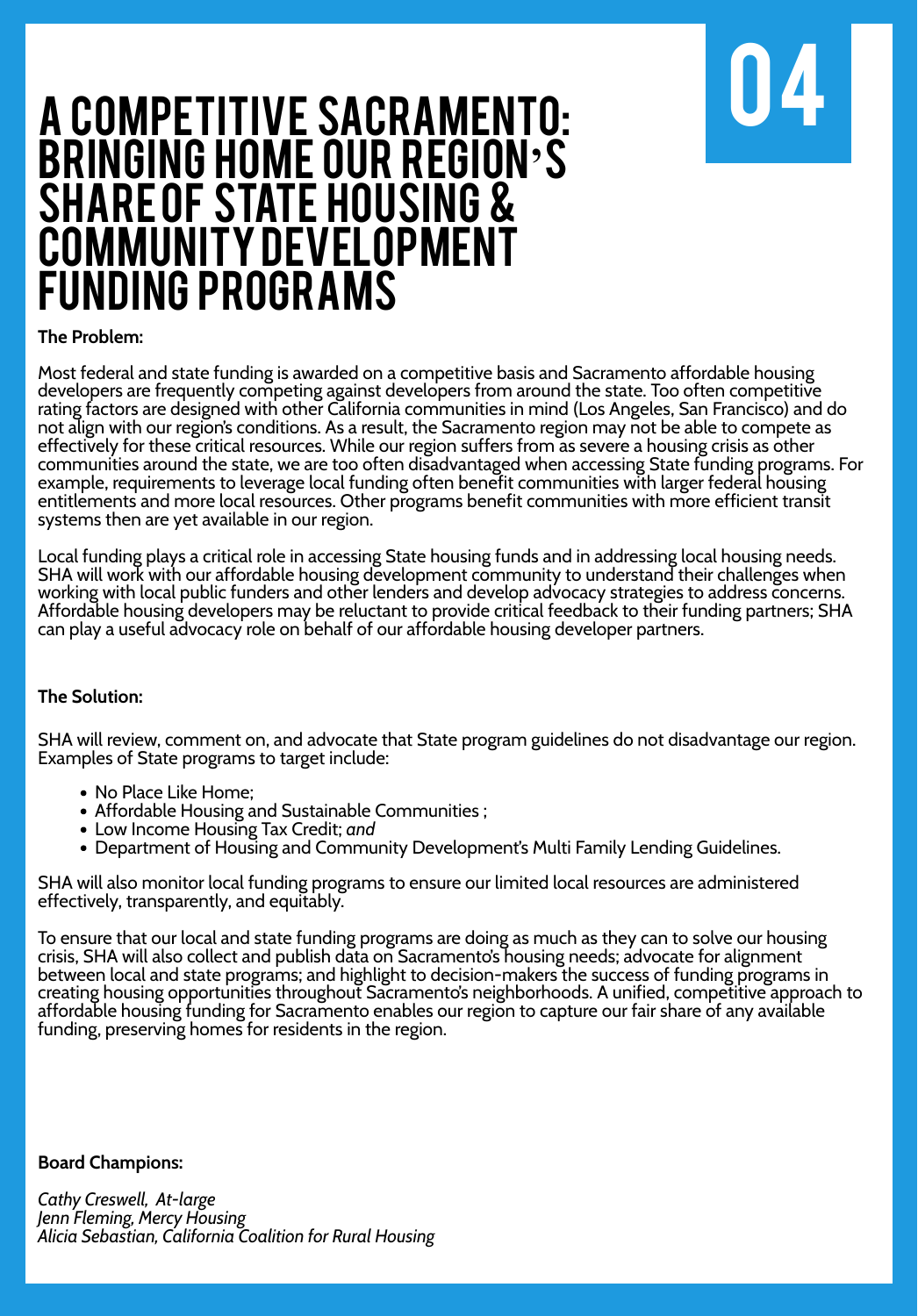

#### **The Solution:**

Enforcing and strengthening existing local and state policies is the lynchpin to ensuring local governments provide opportunities for the development and preservation affordable homes and that low-income people and families are not segregated within communities or excluded from parts of our region. SHA will work with jurisdictions across the region to implement, monitor, and strengthen their housing policies and programs. For example, in 2018 we look forward to:

**The Problem:**

## Advocate for Adoption & Implementation of Strong Local Affordable Housing POLICIES & PROGRAMS

**Sacramento is facing an unprecedented housing crisis. Addressing this historic crisis requires adoption and implementation of housing policies and programs commensurate with the challenge.** Innovative, effective housing policies require community oversight and evaluation of implementation and outcomes. As the region's oldest housing advocacy organization, the Sacramento Housing Alliance has the expertise, network, and persistence to ensure meaningful housing solutions are created, defended, and enforced throughout the region.

- Helping jurisdictions' implement the policies and programs they have committed to in the Housing Elements of their General Plans (for example, the City of Sacramento's creation of a Responsible Banking Ordinance), to leverage responsible loans, investments and services from financial institutions receiving City deposits and other City business;
- Revisiting Mixed Income Housing Ordinances in the City and County of Sacramento to advocate for reestablishment of a must-build component rather than just in lieu fees;
- Advocating for new processes to ensure surplus public land is used for affordable homes; *and*
- Ensuring effective implementation of the housing and land use provisions of the State's 2017 Housing Legislative Package.

#### **Board Champions:**

*Valerie Feldman, At-large Cathy Creswell, At-large*